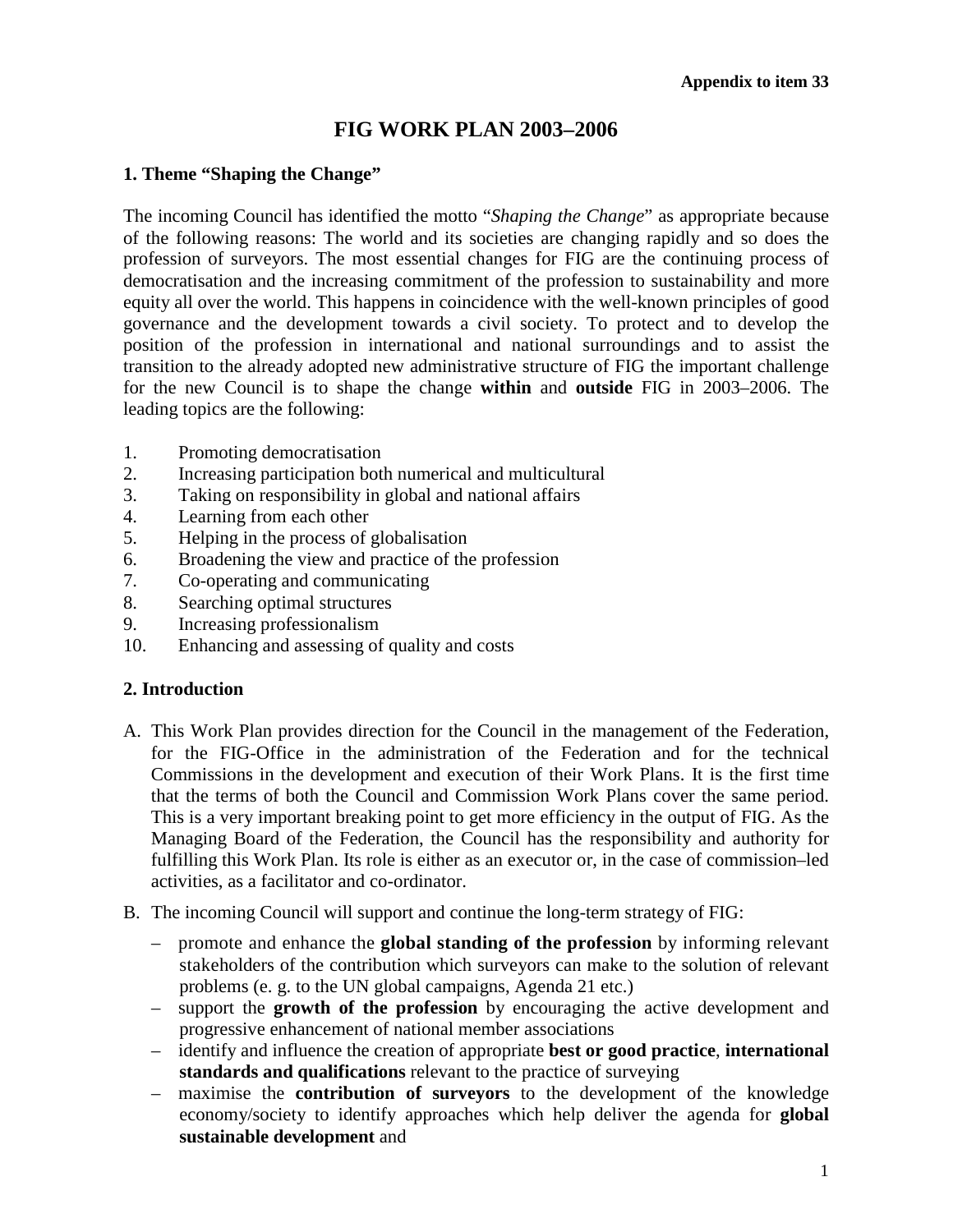#### – support and contribute towards **supporting international humanitarian needs**.

The Council will continue the successful policy of the US Council, particularly in being directly responsive and responsible for the needs of the member associations and their individual members. The Council will increase the identification of our profession on the colourful and multilingual background of the whole world.

It is recognised that the commissions are the implementers of FIG policies and programs – with other words "the heart and spirit of FIG".

- C. Against this background the incoming Council sets the following goals:
	- By passing on the responsibility to all Vice Presidents the Council will see to it, that more direct contacts are available for members and commissions as well as for external organisations; the Council will take care as well, that the FIG Office as central contact is financially secure and able to work efficiently for the long term.
	- FIG should extend service for the member associations and, where necessary, improve it.
	- The aims of Council and commissions even better should be brought into line as regards schedule and contents without interfering with the independence and the responsibility of the commissions.
	- The successfully developed role of FIG as an internationally recognised NGO, particularly by UN agencies, should be further extended; the co-operation with other NGOs, especially with professional sister organisations, should be developed further to avoid overlapping of content and time of events.
	- Main emphasis has to be the encouragement of young professionals and the support of the profession particularly in developing countries. Therefore the FIG Foundation should be extended to a powerful instrument.

## **3. Management**

## **A) Strategic Planning**

In accordance with the long-term strategic direction of FIG and with regard to the above mentioned leading aims and objectives the strategy of the Council appears as a logical consequence.

Shaping the change should happen by shaping:

- Quality of profession (e.g. by review of papers, co-operation with scientific organisations etc.) and high profile of FIG
- Commitment for sustainability (e.g. by implementing the FIG Agenda 21, Bathurst Declaration, Nairobi Statement etc., especially describing what we are really willing to do, for example in spatial planning, land management, land use, secure tenure, inclusive cities etc.)
- Contributions for knowledge society and education (e.g. better use of the Education Database by universities, academic members and member associations)
	- Participation and concentrated broadening (continuing democratisation process and multicultural approach of FIG, membership expansion focussed on certain regions – e.g. the Arabic countries and Latin America - to be continued )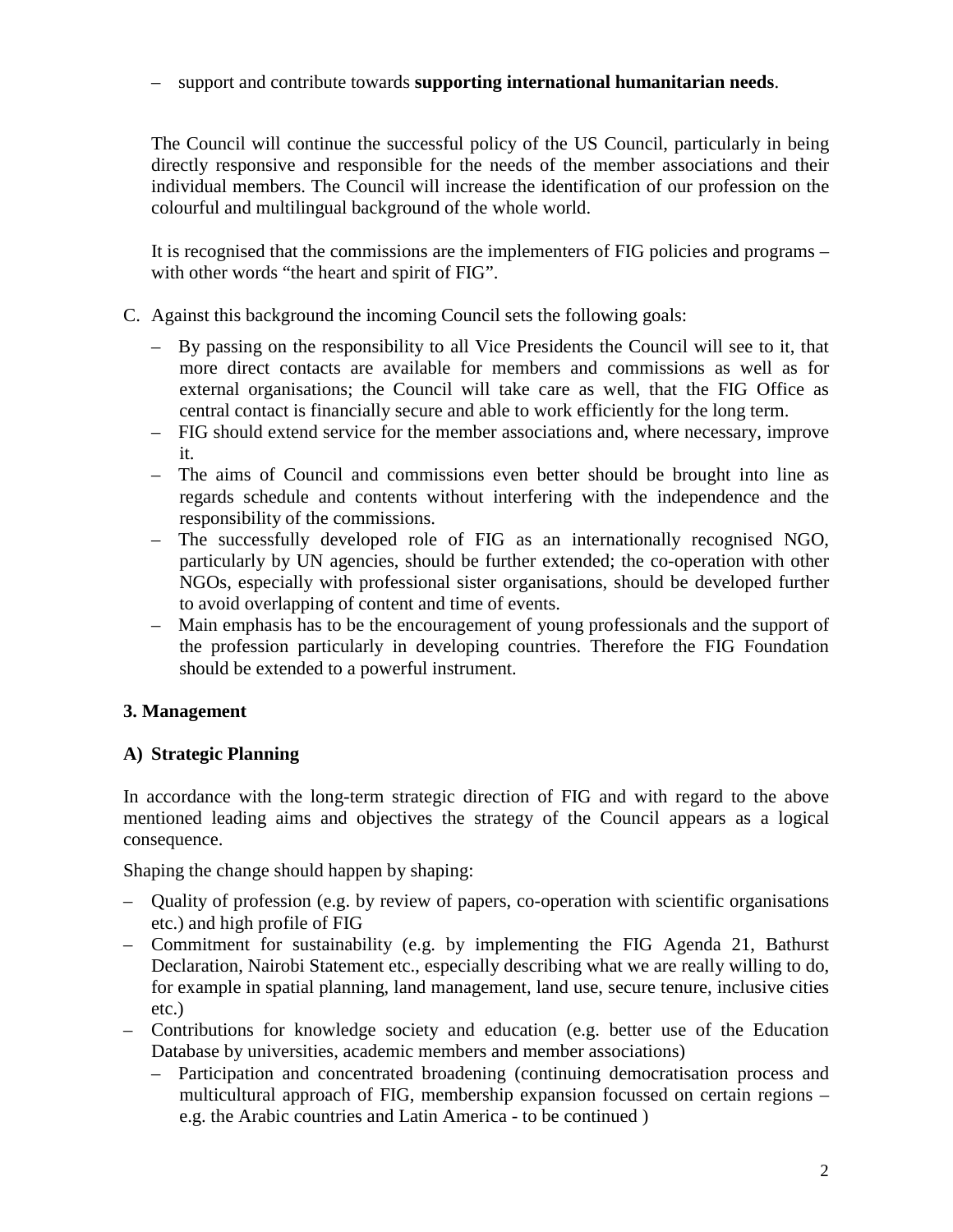- Creating of networks for mutual learning and recognition (especially with associations close to the profession by establishing memoranda of understanding, describing the benefits of academic membership, appealing students and young people to participate activities within FIG)
- The PR for the professional contributions to society and human life
- Regionalisation in respect of globalisation (more regional or continental activities)
- Communication within FIG (making FIG more popular to the individual members, demonstrating the benefits of FIG to the member associations and members for example by conclusions or resolutions after each FIG event and publishing on the FIG web site and in the national newspapers, FIG World Report, etc.)
- Cost management and professionalism (more joint commission activities, avoiding of overlapping meetings by better co-ordination of the events, new income possibilities by making FIG responsible on congresses, fairs and other events).

The goal of the Council is, that after the transition period the next Council can start its work in full function. FIG, the Council and commissions, in particular, should be able to react on global and national challenges and tasks in an appropriate time. Questions of future Task Forces (whether integrated in commissions or not), increasing strategic partnerships and joint events with other international and national institutions have to be discussed against this background.

At the end of the period 2003-2006 the Council wishes to present comprehensible and recognisable results not only regarding internal organisational changes but as well the technical work. A FIG World Report on Good Practices, worked out by the commissions in co-operation with the Council, could be a plainly visible result and sign of an increase in globalisation and professionalism of FIG.

### **B) Membership Affairs**

The Council will continue the successful work of the previous Councils to extend membership

- especially in under-represented regions; therefore regional activities of FIG as joint events with local associations are of special interest.
- by encouraging university departments to belong to and to contribute to FIG as academic members; this can happen by promoting the benefits of education database and the results of commission work as well as by joint activities.

### To increase participation in the work of FIG the incoming Council will

- encourage members to play a full part in FIG by participating in meetings, nominating and supporting delegates to commissions and candidates for the future Councils and commission vice chairs. This intention is directed particularly at young professionals for a creative mixture of experience and enthusiasm.
- reinforce and communicate the benefits of membership of FIG to member associations and their members by providing regular and relevant information e.g. by resolutions after each event, brief FIG reports for member associations newsletters and professional magazines, the planned FIG world report on good practices and promotion and better distribution of the multilingual dictionary.

### **C) External Relationships**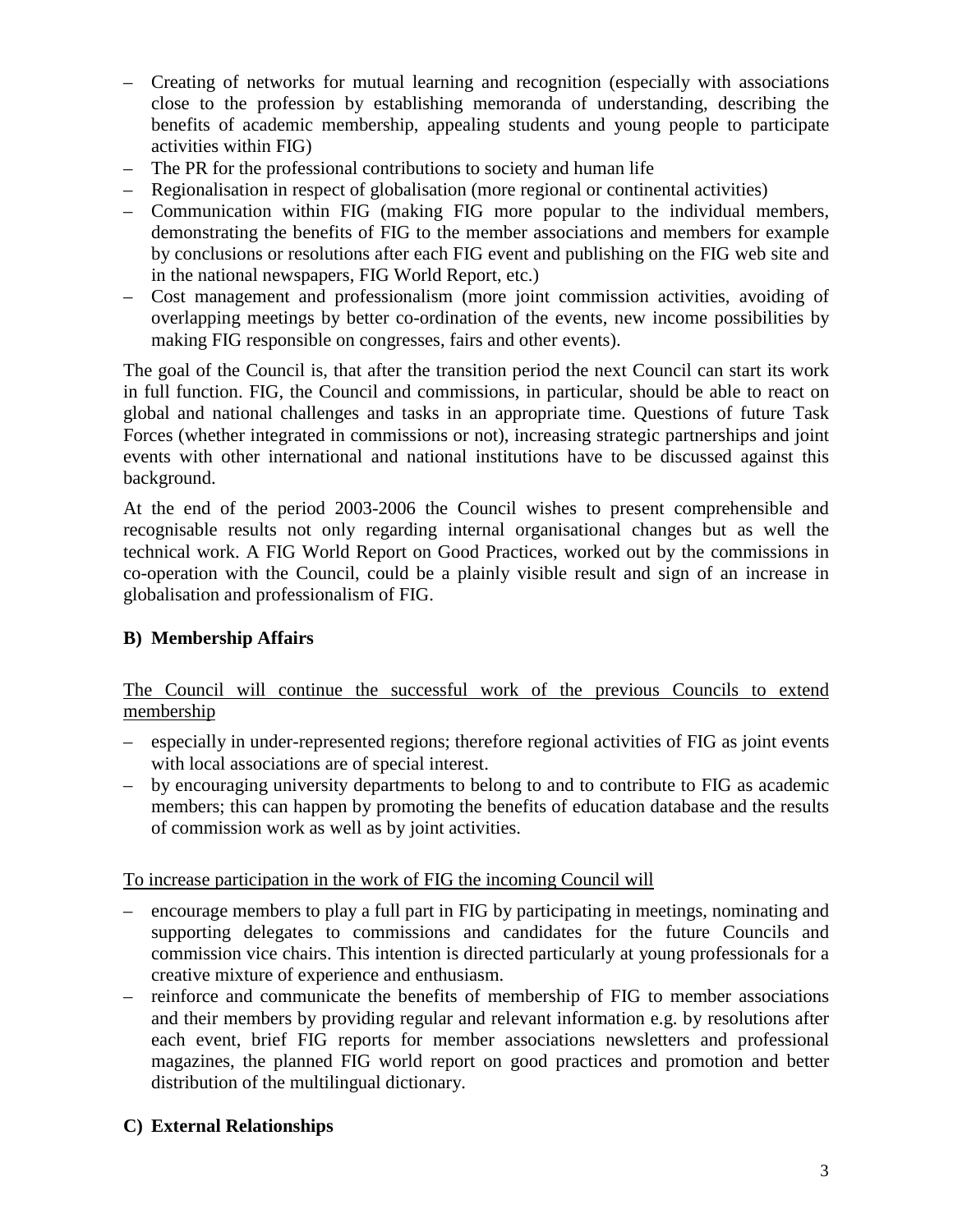As a world-wide acting Federation, which represents nearly 100 countries, FIG has to take on more and more responsibility in international affairs. This issue has to be expressed in external relationships, work of commissions, finances and representation by the Council. The incoming Council will continue the very successful work of the previous Councils and feels strongly committed to the efforts of UN agencies for good governance, sustainability and other global campaigns.

### The incoming Council therefore will

- develop, deepen and broaden the contacts with international agencies and nongovernmental organisations
- maintain active communication and joint conferences with United Nations' organisations, the World Bank, the World Trade Organisation, aid agencies and other non-governmental and governmental organisations
- co-operate with other associations with interests in developing countries; encourage the development of networks between commissions and within specific geographical zones to enable good educational practice to be communicated and for the establishment of mutual support systems
- co-operate with the World Trade Organisation in the promotion of professional standards and of global markets for surveying services, and
- produce publications (for example good practice reports or documentation of conferences etc.) of common interests and engagements.

### **D) Commissions**

FIG was founded 1878 as a technical/scientific association and this still is the destination the "FIG ship" has to be navigated to. Recognising this opportunity as the strongest the Council will fully integrate and implement the results of the important task force on commission structure into its work to strengthen the technical/scientific contribution of FIG to the world of surveyors.

The Council will

- be responsible with all its members for the co-ordination of commission work
- support the commissions to organise joint meetings with other FIG commissions and external bodies
- support the commissions to work out a good practice report to be presented by each commission for the handover in Munich 2006

Getting a better co-ordination between commission meetings and working weeks or other FIG events to get less fees and travel costs for the participants / delegates is an additional aim of the Council.

## **4. Administration**

### **A. Personnel**

The resources and staff in the FIG office will be considered against the new services and activities provided and the new income that could be generated through organising FIG events. The Council will perform annual reviews of the FIG office and its staff and will cooperate in close contact with the Director, FIG office.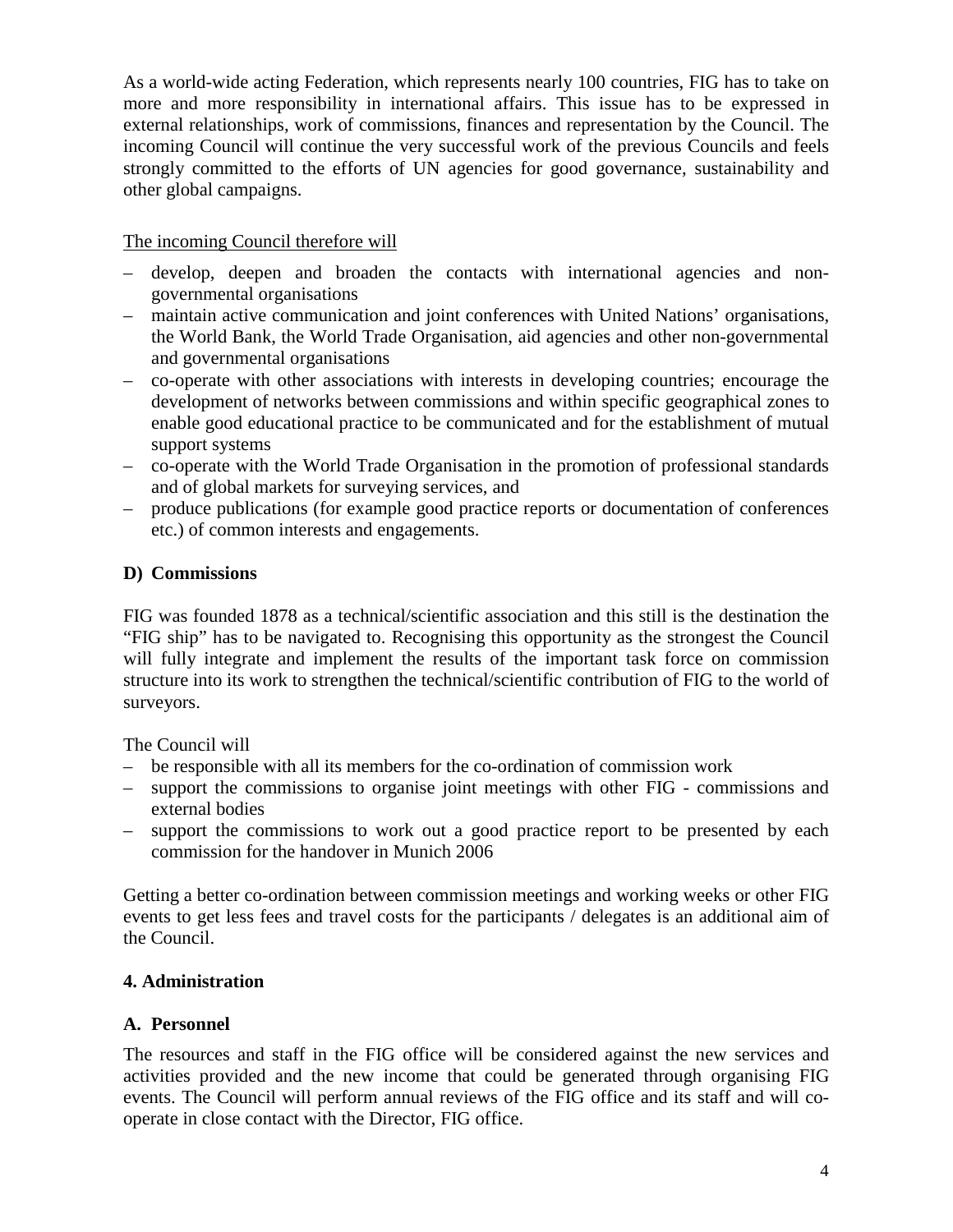### **B. Finance**

1. The FIG office will collect membership and corporate membership fees and other income and generate new income from assisting and organising events etc. The Council assists the FIG office in getting new members.

2. The FIG office will provide support to the Council in the preparation of annual budgets, and will prepare cash flow statements and publish accounts after auditing by a public accountant.

3. The FIG office will pay bills of the organisation as approved by the Council.

4. The FIG office will maintain a proper set of books detailing the financial activity of FIG.

5. The permanent financial reserves should reach by the end of 2006 a minimum of 400,000 Swiss francs. In the long run these reserves should end up by 1.5 times the annual income of the Federation to guarantee the operation of the FIG office. To achieve this aim the membership should be increased, the corporate members should be motivated to increase their sponsorship, further corporate members are to be acquired and other sources of income shall be generated (e.g. the commercialisation of the fairs).

6. The hosting of the permanent FIG office in Copenhagen is guaranteed by the contract between the FIG and the Danske Landinspektørforeing (DdL) free of charge. The Personal Assistant to the Director is financed by the DdL/KMS (National Survey and Cadastre, Denmark) until the end of the year 2003. Afterwards the FIG has to cover these costs from its annual budget.

7. The strategy of supporting countries with low or low-middle income economies will be followed up.

### **C. Meetings of the Council**

#### **Council**

The meetings of the Council will take place in regular intervals, at minimum four times a year including one meeting during the Intergeo fair and one during the FIG working week, either in Germany or any other convenient place depending on home country of the Vice President to be elected in 2002 or in the FIG office.

#### Working Weeks

2003: Eilat, Israel 2004: Athens, Greece 2005: Cairo, Egypt 2006: Munich, Germany, XXIII Congress

#### XXIII Congress 2006

The Council will progress arrangements for the XXIII FIG Congress in Munich in 2006 which will be implemented as a joint congress with the German "Intergeo".